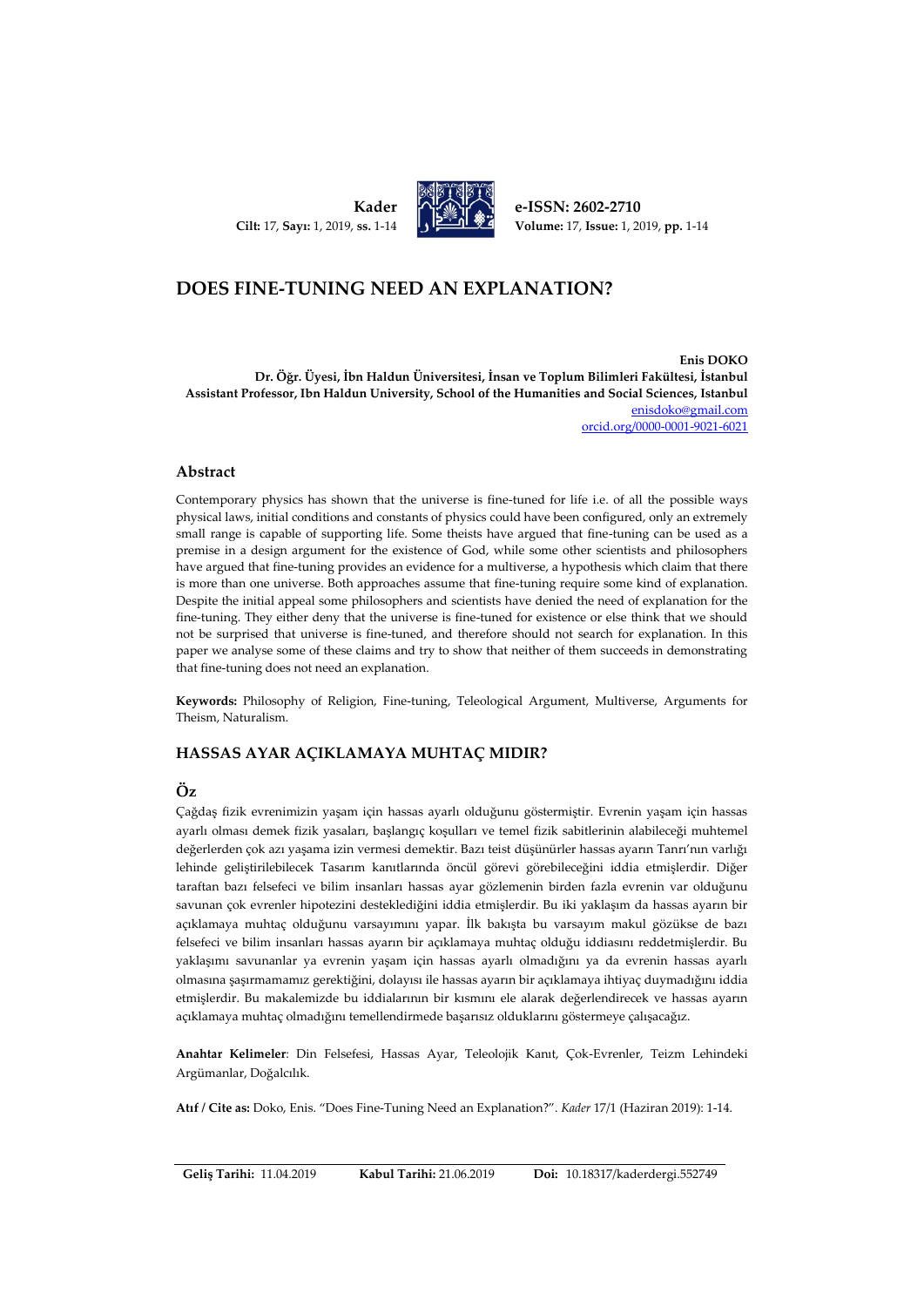## **1. Introduction**

Teleological or design arguments are form of argument which seek to demonstrate the existence of Grand Designer i.e. God based on some feature of the universe which seems to exhibit purpose or order. Teleological argument is one of the classic argument forms for the existence of God, and has been defended by many prominent thinkers such as Platon, Stoics, Ghazali, Ibn Rushd, Thomas Aquinas, Newton, Leibnitz; and criticized by Lucretius, Hume, Kant, Soren Kierkegaard. This argument was especially popular in Muslim thinking, since it seems to be suggested by many passages in Quran. Therefore Ibn Rushd named the argument "Quranic argument" (the arguments from *inaya* and *ikhtira*).

After the criticisms of Hume and Kant and rise of positivist critique of metaphysics the teleological argument lost its popularity. However, after 1970s the argument made a comeback in a new form. Physicists recognized that the universe seems to be extremely fine-tuned for the emergence of life. This new argument is not based in analogy and is formulable rigorously in Bayesian or abductive forms. In this paper we will analyse an abductive form of teleological argument, based upon examples of fine-tuning. After briefly reviewing the fine-tuning of the universe for life and the argument based on it, we defend the argument against the objections which deny the need for explanation of the fine-tuning.

This article does not reflect an insufficiency in terms of meeting the standards of this journal to a certain degree. On that note its main argument is clearly stated at the beginning and the positions of some physicists are very well-exposed. However, the reader needs to be sign-posted about the flow of the argument. In particular, the reasoning behind the selection of these 6 objections to the finetuning arguments needs to be made clear. The reason why the author chose these particular six objections is not clearly stated and also the reason why some other arguments are ignored is not contextualized. This is a major drawback since Derek Parfit's article titled "Why Anything? Why This?" seems to be quite relevant to the argumentation demonstrated in this article. The author needs to consider the arguments provided by Derek Parfit within the context of the need to explain finetuning. In this regard, the contemporary physicists' observations with regards to the possible worlds, also, need to be addressed. Another minor point is that at times the arguments are not clearly exposed to the reader: for instance "Hospitable universes are special not only because they support life, but also because they alone exhibit attributes such as morality, aesthetics, consciousness etc. Thus it seems that fine-tuning requires an explanation beyond pure chance". Another place the sense of argumentation needs to be made clear is the following: "Criteria 5 is also insufficient: the maximum mass of the star should be greater than the minimum mass of the star. And Criteria 2, 3 and 5 are wrong - and of course many crucial criteria are missing". If, and only if, the author tackles these issues, I would recommend publishing this article in the journal.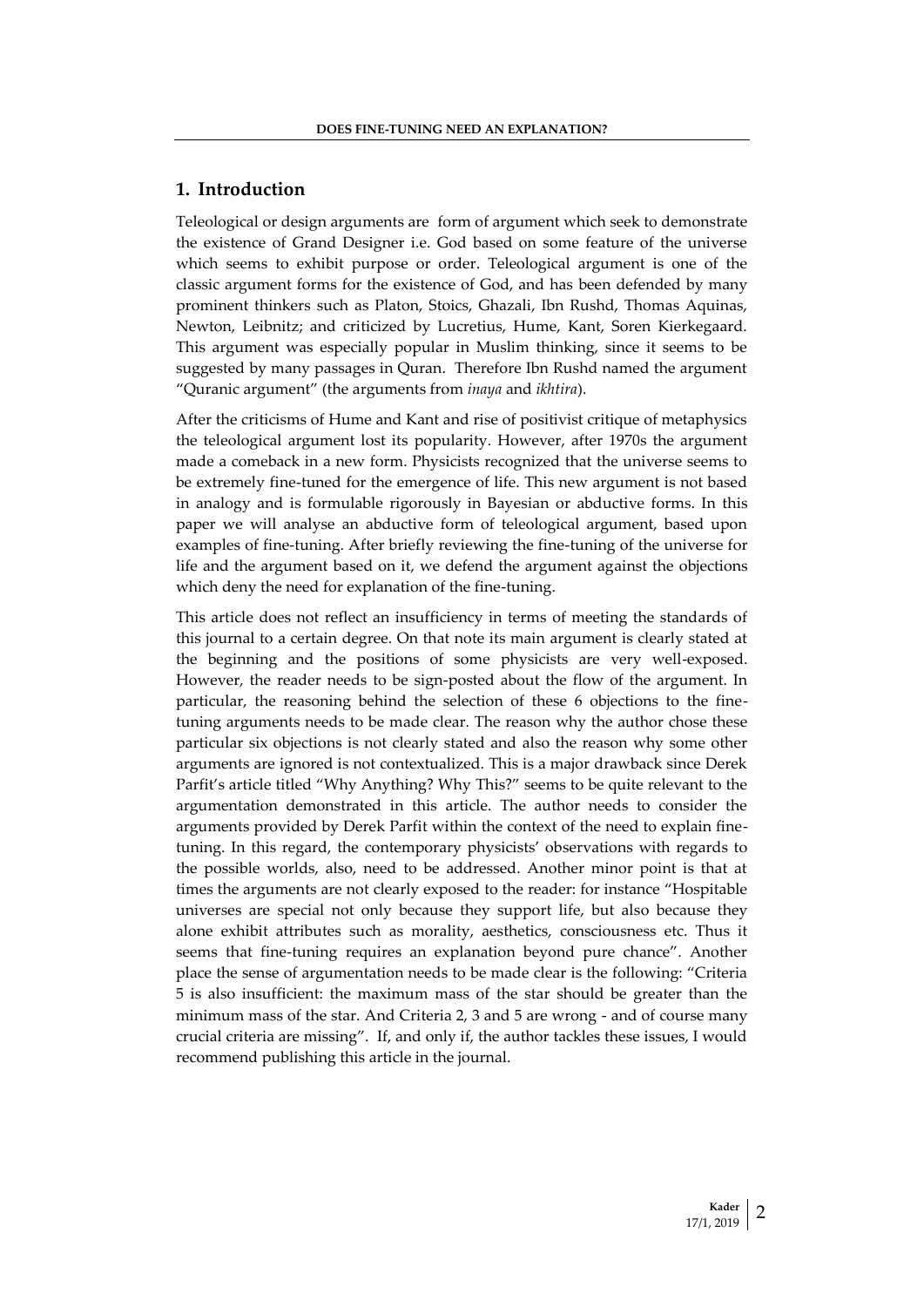## **2. The Fine-Tuning of the Universe for Life**

A universe capable of sustaining life must be able to support beings which are able to reproduce and to store and use energy. These are necessary but not sufficient conditions for the emergence of intelligent life. Such conditions can only be provided by a universe exhibiting stable energy sources and a rich chemistry capable of yielding molecular structures, reproduction and the storage of energy. In the 1970's - after classic papers by Carter<sup>1</sup>, Carr and Rees<sup>2</sup>, Paul Davies<sup>3</sup>and the extensive study of Barrow and Tipler<sup>4</sup> - physicists realized that the set of possible laws, constants and initial conditions of the universe conducive to the emergence of stable energy sources (stars) as well as chemistry, and therefore life, is extremely small. This was termed the 'fine-tuning' of the universe for life. Since 1970's the examples of fine-tuning increased extensively<sup>5</sup> , and physicists and philosophers have sought to account for - or questioned whether we need account for – finetuning. Our aim in this paper is to assess whether fine-tuning requires an explanation

Examples of fine-tuning can be categorised three-fold:

- 1. The fine-tuning of the laws of nature.
- 2. The fine-tuning of the fundamental physical constants.
- 3. The fine-tuning of the initial conditions of the universe.

In the next subsections we will provide several examples from each of these categories.

#### **2.1. The fine-tuning of the laws of nature**

 $\overline{\phantom{a}}$ 

The first category of examples of fine-tuning are due to the laws of nature. Were the fundamental laws governing the universe different, the universe probably would have been sterile. To illustrate, let's take the two of the four fundamental forces:

**Electromagnetic Force:** Electromagnetic Force is a long-range force between charged objects. It is attractive for opposing and repulsive for the like charges. Mathematically it has a similar structure to gravitational force:  $F = kqQ/r^2$ , where *F* denotes the electromagnetic force, q and Q are charge magnitudes,  $k$  is a

<sup>1</sup> B. Carter, "Confrontations of Cosmological Theories with Observational Data", *IAU Symposium, Vol. 63*, ed. M.S. Longair M. S. D. (Reidel:Dordrecht, 1974): 291-298.

<sup>2</sup> B. Carr and M. Rees, "The anthropic principle and the structure of the physical World", *Nature*, 278, (1979): 605-612.

<sup>3</sup> P. Davies, "The anthropic principle", *Prog. Part. Nucl. Phys.,* 10, (1989): 1 – 38.

<sup>4</sup> J.D. Barrow and F.J., Tipler, *The Antropic Cosmological Principle,* (Oxford: Clarendon Press, 1986).

<sup>5</sup> For technical reviews of the progress in the field, the reader may consult: J. Hogan, "Why the universe is just so", *Reviews of Modern Physics*, 72-4, (2000):1149-1161; L. Barnes, "Fine-tuning of the universe for life", *Publications of the Astronomical Society of Australia,* 29-4, (2013): 529-564. For popular level presentations see: M. Rees, *Just Six Numbers: The Deep Forces that Shape the Universe*, (London: Weidenfeld & Nicolson, 1999); P. Davies, *The Goldilocks Enigma*, (Houghton: Mifflin Harcourt, 2007).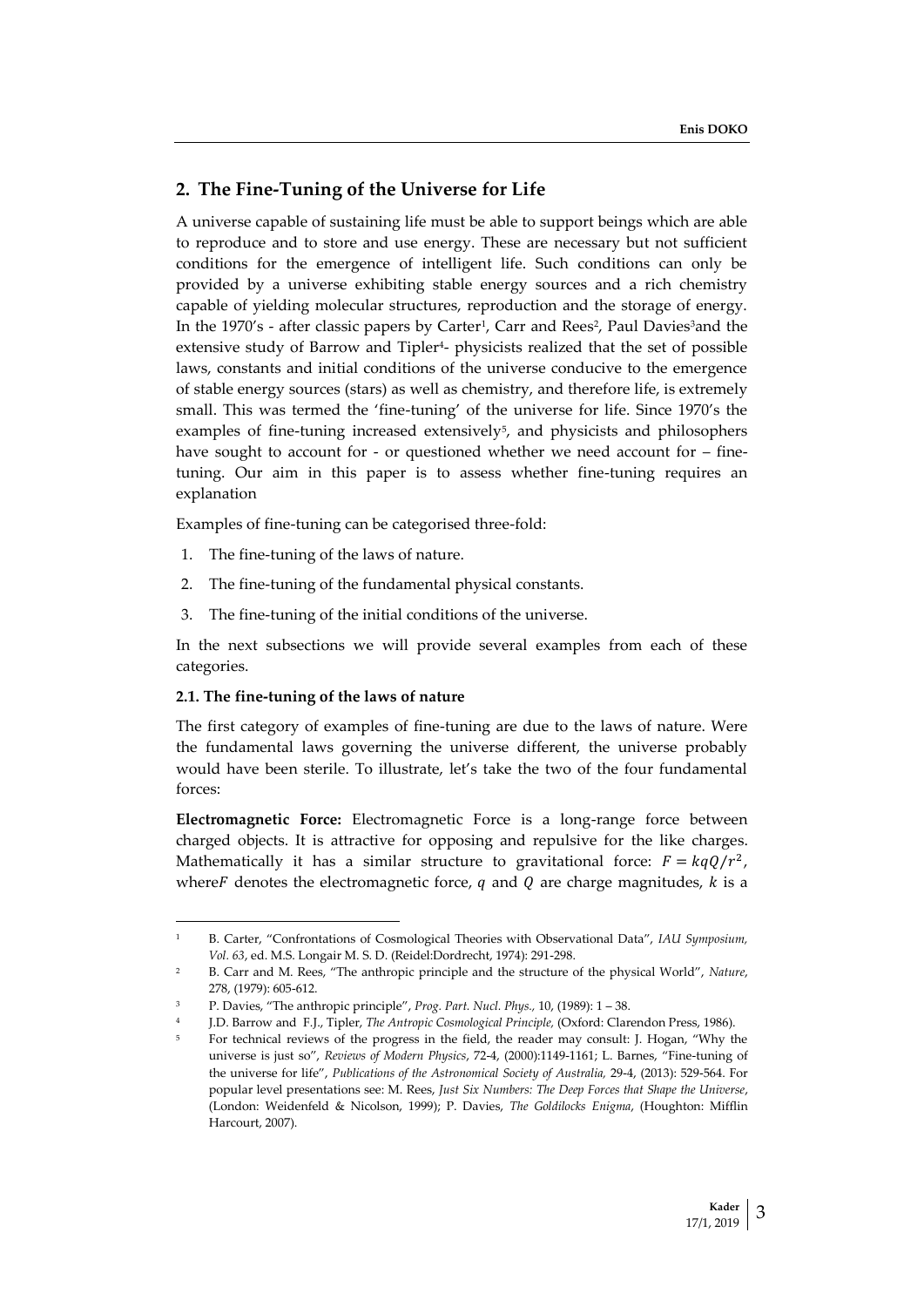constant determining the strength of the force, and  $r$  is the distance between the charges. It is the force which holds negatively charged electrons around a positively charged nucleus. Thus, were there no electromagnetic force, or were it attractive for like charges, and repulsive for opposing charges, the formation of atoms would have been precluded. Thereby, we would have neither chemistry nor stable energy sources, and life would subsequently not have been possible.

**Strong Nuclear Force:** Strong Nuclear Force is a short-range force that holds together the positively charged protons and neutral neutrons in the nucleus of an atom. Were there no strong force, or were it repulsive or weaker than the electromagnetic force, no atom but for Hydrogen would have formed. Consequently, no life would have been possible. On the other hand, were it longrange (like gravity or the electromagnetic force) atoms would again not have formed, as such would have instead resulted in large, spherical and uniform structures.

The fine-tuning of the laws of nature is not limited to the two fundamental forces discussed above. Other two are important as well, without gravity stars would not have formed, without weak nuclear force stars would not be able to form the heavy elements necessary for the rich chemistry. If Pauli exclusion principle did not exist, we would not have a stable atom and hence no chemistry. These are just representative examples.

### **2.2. The fine tuning of the fundamental physical constants**

Even assuming our actual laws of nature, such laws do not guarantee the emergence of life. Besides the laws, fundamental physical constants must also fall within a narrow range of values. Here is Stephen Hawking and Leonard Mlodinow's explanations of the fine-tuning of the fundamental physical constants:

Most of the fundamental constants in our theories appear fine-tuned in the sense that if they were altered by only modest amounts, the universe would be qualitatively different, and in many cases unsuitable for the development of life. . . . The emergence of the complex structures capable of supporting intelligent observers seems to be very fragile. The laws of nature form a system that is extremely fine-tuned, and very little in physical law can be altered without destroying the possibility of the development of life as we know it. Were it not for a series of startling coincidences in the precise details of physical law, it seems, humans and similar life-forms would never have come into being.<sup>6</sup>

Let us provide some examples of the fine-tuning of the fundamental physical constants.

**The cosmological constant ():** This term arises from Einstein's equation of general relativity and regulates the expansion rate of the universe. If it has a positive value, it acts as a repulsive force yielding the expansion of space; if negative, it acts as an attractive force contracting space. Quantum Field Theoretical predictions are  $10^{120}$  times greater than the observed value - undoubtedly the

<sup>6</sup> S. Hawking and L. Mlodinow, *The Grand Design*, (New York: Bantam Books, 2010): 160-161.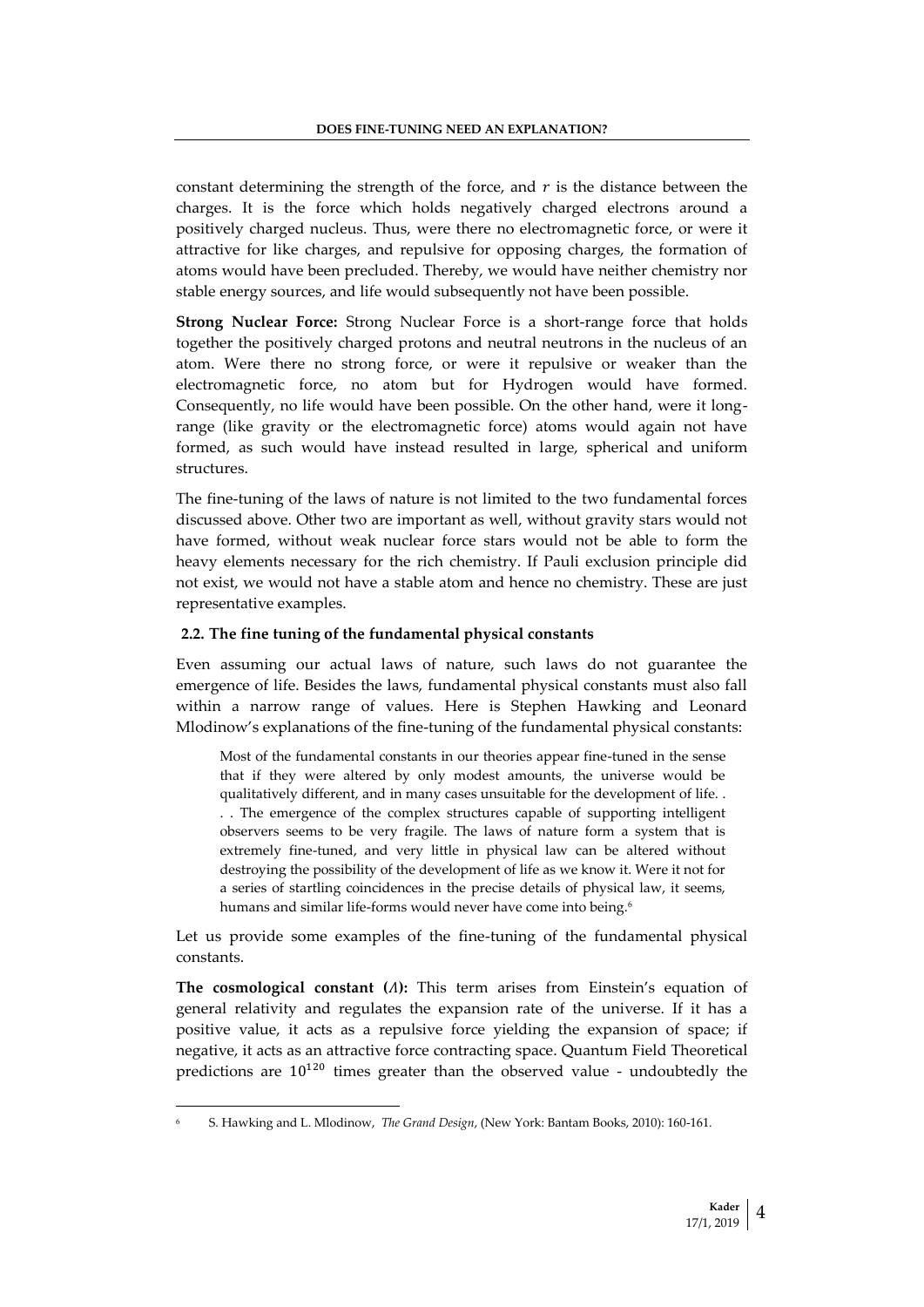greatest estimation error in physics. Hence, there must be some cancellation mechanism which matches with the quantum vacuum term in the first 120 decimal places, as explained by Weinberg:

There may be a cosmological constant in the field equations whose value just cancels the effects of the vacuum mass density produced by quantum fluctuations. But to avoid conflict with astronomical observation, this cancellation would have to be accurate to at least 120 decimal places. Why in the world should the cosmological constant be so precisely fine-tuned?<sup>7</sup>

If this cancellation mechanism matched one less decimal place with the effects of vacuum mass density, it would preclude life.<sup>8</sup> As demonstrated by Weinberg, even a small increase in the cosmological constant would inhibit the formation of galaxies, and hence stars.<sup>9</sup> On the other hand, were it smaller, the universe would have collapsed prior to the possible emergence of life.

**The Dimensionality of the universe (D):** Our universe has three observable<sup>10</sup> spatial and one temporal dimension. This is the only combination capable of sustaining life. Had there been an additional temporal dimension no massive particle would have been stable11, and chemistry would thus have been impossible. Similarly, a difference in the number of spatial dimensions would have yielded the instability of atoms and planets<sup>12</sup>, rendering life impossible.<sup>13</sup>

#### **2.3. The fine tuning of the initial conditions of the universe**

The fate of the universe is not only determined by the laws of nature and the fundamental constants, but is also sensitive to its initial boundary conditions. And it tuns out that initial and boundary conditions also appear to be fine-tuned. Here is an example:

**The amplitude of primordial fluctuations ():** This is the energy required to break up and disperse an instance of the largest structures - i.e. galactic clusters expressed as a fraction of the rest mass energy of that structure. It is a dimensionless constant with the value $Q \approx 10^{-5}$ . Were it smaller than  $10^{-6}$ , gas would never condense into gravitationally bound structures, thereby inhibiting the formation of stars. On the other hand, were it greater than 10<sup>-5</sup>, the universe

 $\overline{a}$ 

<sup>7</sup> S. Weinberg, *The first three minutes: a modern view of the origin of the universe*, (New York: Basic Books, 1977): 186-187.

<sup>8</sup> P. Davies, *The Goldilocks Enigma*, 166-170

<sup>9</sup> S. Weinberg, "Anthropic Bound on the Cosmological Constant", *Physical Review Letter*, 59, (1987): 2607.

<sup>&</sup>lt;sup>10</sup> There may be unobservable small spatial dimensions as predicted by string theory. But presence of unobservable dimensions does not effect our argument, what matter is the number of dimensions felt by atoms. And even in string theory date number must be three as it is an experimental fact.

<sup>11</sup> J. Dorling, "Dimensionality of time"*, American Journal of Physics*, 38 (1970): 539.

<sup>12</sup> P. Ehrenfest, "Can atoms or planets exist in higher dimensions?", *Proceedings of the Amsterdam Academy*, 20 (1917): 200-203.

<sup>&</sup>lt;sup>13</sup> For more careful analysis of fine tuning of dimensionality of space-time reader may want to consult: M. Tegmark, "On the Dimensionality of Spacetime", *Classical and Quantum Gravity*, 14, (1997): L69-L75.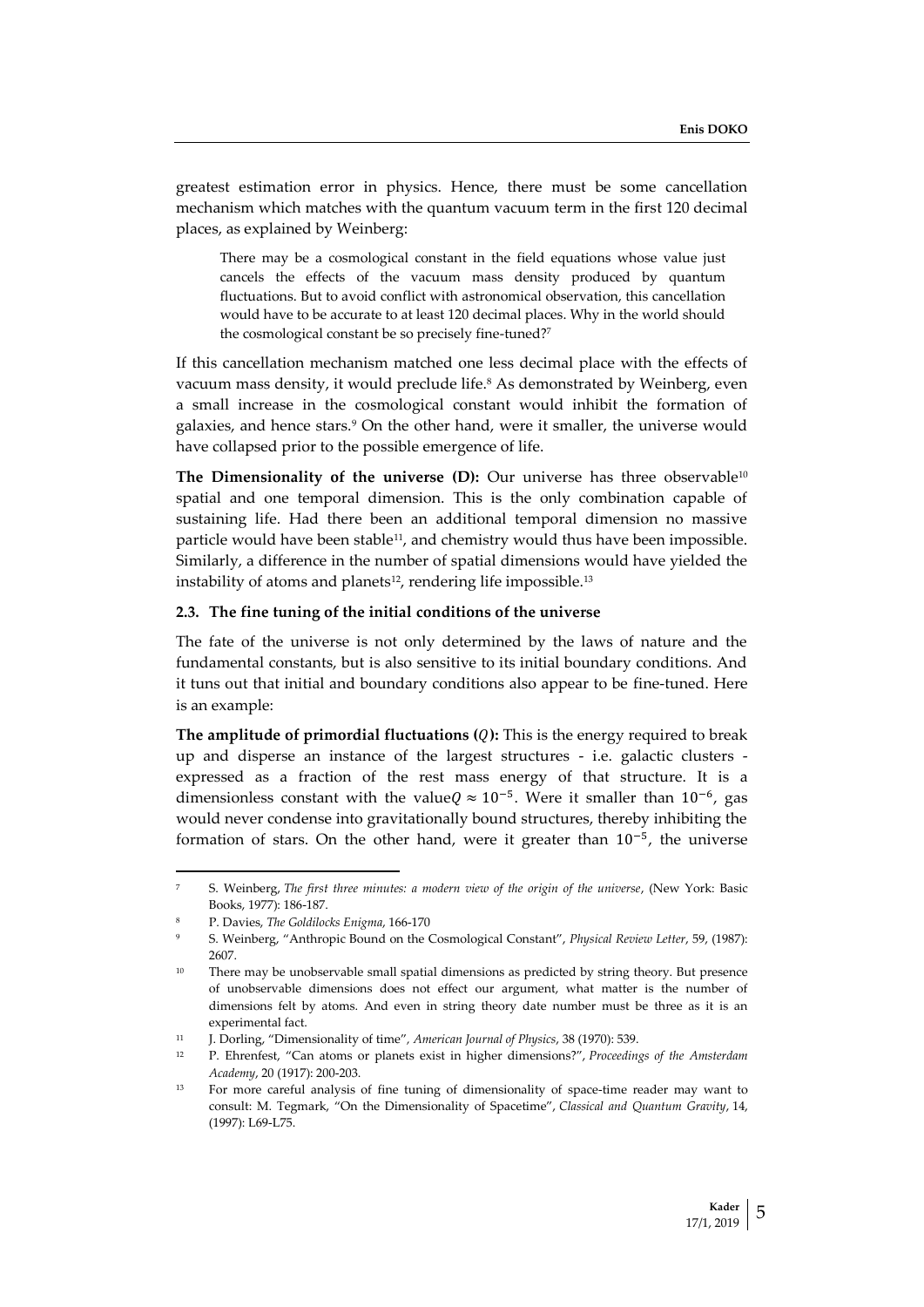would be turbulent and violent: in the early universe structures greater than galaxies would have formed which would not have fragmented into stars, but rather would have created giant black holes greater than clusters of galaxies.14Life would have been impossible in either scenario.<sup>15</sup>

We should not that this is not the sole example of the fine-tuning of the initial conditions. Other examples such as initial entropy of the universe (S) can be provided.

## **3. Fine Tuning as an Evidence for Theism**

The examples of fine-tuning outlined prompt the questions of whether they require explanation, and of what such an explanation may be. If one can show that finetuning requires explanation, and that theism provides a comparably superior explanation than its alternatives, then we will have an inference to the best explanation type of argument in favour of theism. Such argument can be expressed in premises as:

- 1. The fine-tuning of the universe requires explanation.
- 2. There is a theistic explanation: that God designed the universe for the emergence of life.
- 3. There is no comparably satisfying non-theistic explanation of why universe is fine-tuned.
- 4. Therefore, the fine-tuning of the universe provides evidential support for theism.

In this article we will concentrate on the first premise. The first premise initially seems very compelling. Given that an extremely small subset of possible configurations of physical laws, constants and initial conditions permits life, our universe's membership of that subset seems very surprising. Nearly all the physicists and philosophers who are aware of the fine-tuning of the universe agree that this peculiar fact requires some kind of explanation. The *prima facie* need for explanation inheres in the magnitude of the improbabilities. As explained above, for example, the cosmological constant must be set to precision of 1 in  $10^{120}$ . Let us try to imagine how small this number is. In one centimeter there are 100 million of atoms, end every atom is composed of electrons, protons and neutrons. And there are billions, billons of stars in each galaxy. And our universe contains more than hundred billions of galaxies. Given these you can imagine how many particles are there in the universe. Therefore choosing one particular particle of this universe

<sup>14</sup> M. Rees, *Just Six Numbers: The Deep Forces that Shape the Universe*, 115.

<sup>15</sup> For more technical and careful analysis of the fine-tuning of the amplitude of primordial fluctuations look at: M. Tegmark and M. Rees, "Why Is the Cosmic Microwave Background Fluctuation Level 10−5?", *The Astrophysical Journal*, 499, (1998): 526.; M. Tegmark, A. Aguirre, M. Rees, F. Wilczek, "Dimensionless constants, cosmology, and other dark matters", *Physical Review D*, 73, (2006): 023505.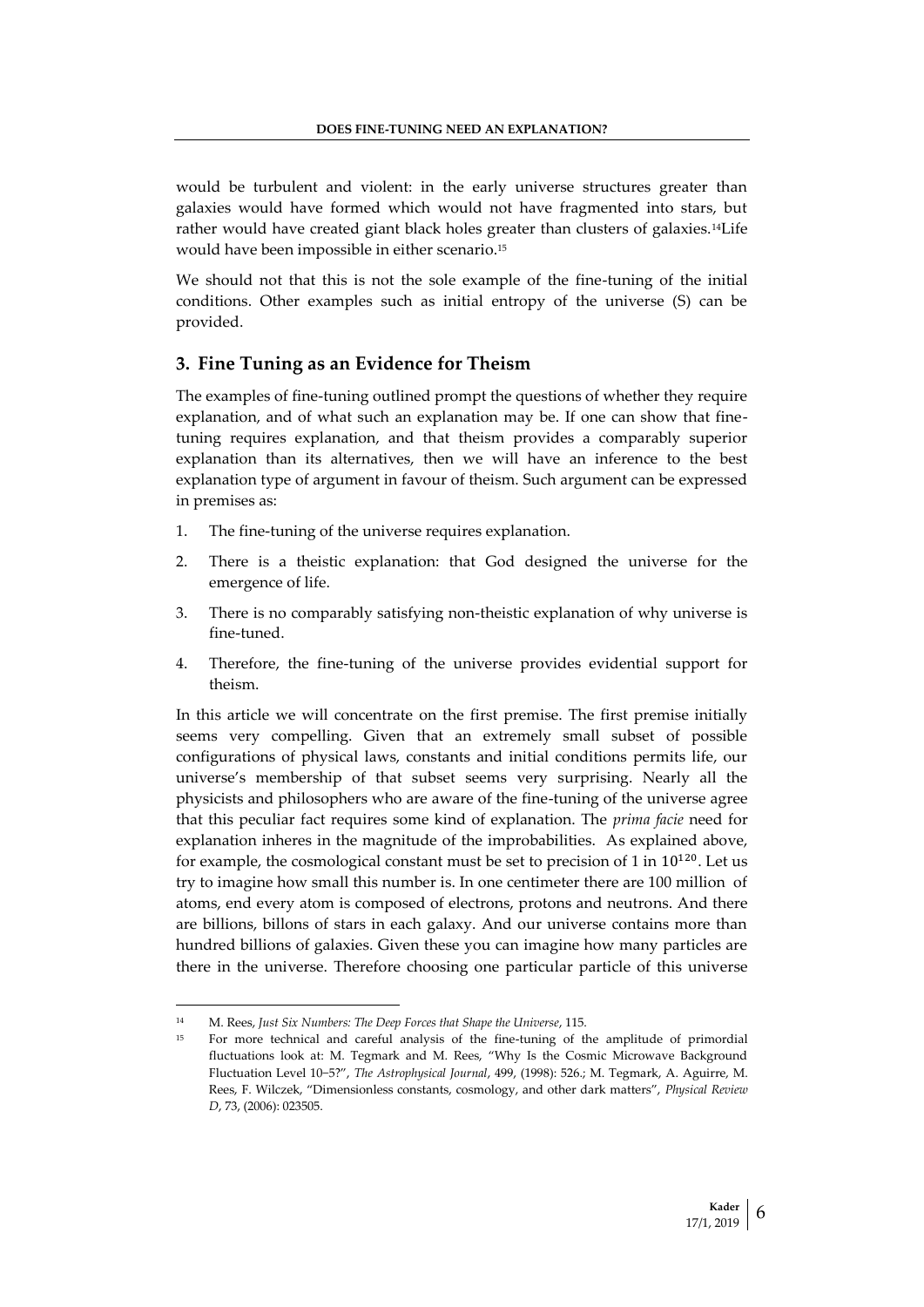and getting it by chance alone seems impossible. But the probability of choosing some particular particle by chance is billions and billions of times higher than the probability of 1 in 10<sup>120</sup>. Given the improbability of even choosing one hidden particular grain of sand in a dessert randomly, we believe that reader can easily grasp how improbable  $1$  in  $10^{120}$ . And this is one among many fine-tuned parameters and laws. If the chance of having these parameters was, for example 1 in 10, instead of probabilities like1 in  $10^{120}$  , one could say that it does not require any explanation and probably nobody would make any design inference , but simply the odds are too much to ignore.

Despite the initial appeal some philosophers and scientists have denied the need of explanation for the fine-tuning. They either deny that the universe is fine-tuned for existence or else think that we should not be surprised that universe is fine-tuned, and therefore should not search for explanation. Let us evaluate each of these claims.

# **4. Pure Chance**

l

One frequent response is to deny the need for explanation by pointing to the fact that any other individual possible universe is equally as unlikely as our own. According to this approach, given that other possible values of constants are as unlikely as our own, we need not search for any additional explanation besides chance16. Consider the following analogy: suppose that Emre wins a lottery in which ten million people participle. Certainly, Emre's winning the lottery is a very low probability event, but since any other person's chance of winning the lottery is of as equally low probability as Emre's, we need not search for any special explanation of his win. Pure chance is enough to explain Emre's winning the lottery. Similarly, this response continues, the fine-tuning of our universe may be considered the result of a cosmic lottery which similarly can be adequately explained as pure chance.

We should agree that improbable events can be surprising or unsurprising. For instance, compare a monkey's typing of "To be or not to be!" to its typing of "e4 t5 ghfdsfg 5%0". Both are equally improbable in respect of having the same form – comprised of 19 characters each from a standard keyboard. But the first sentence's meaningfulness is a special feature which renders it *surprisingly* improbable. Or, if we return to lottery analogy, suppose that Emre wins the lottery repeatedly (example 20 times), and that we come to learn that he is a good friend of the owner of the lottery. Should we not thereby be surprised by his individual victory and feel compelled to seek an alternative explanation than pure chance? Seemingly so. But fine-tuning seems similarly surprising. We ought to consider not merely the probability of our universe in contrast to other potential universes, but rather probability of a life-supporting universe in contrast to life-prohibiting universes. Given that emergence of life supporting universes are extremely unlikely in comparison to life prohibiting ones, and this universe's turning out to be life

<sup>16</sup> J. Koperski, *Physics of Theism*, (Oxford: Wiley-Blackwell, 2014): 66.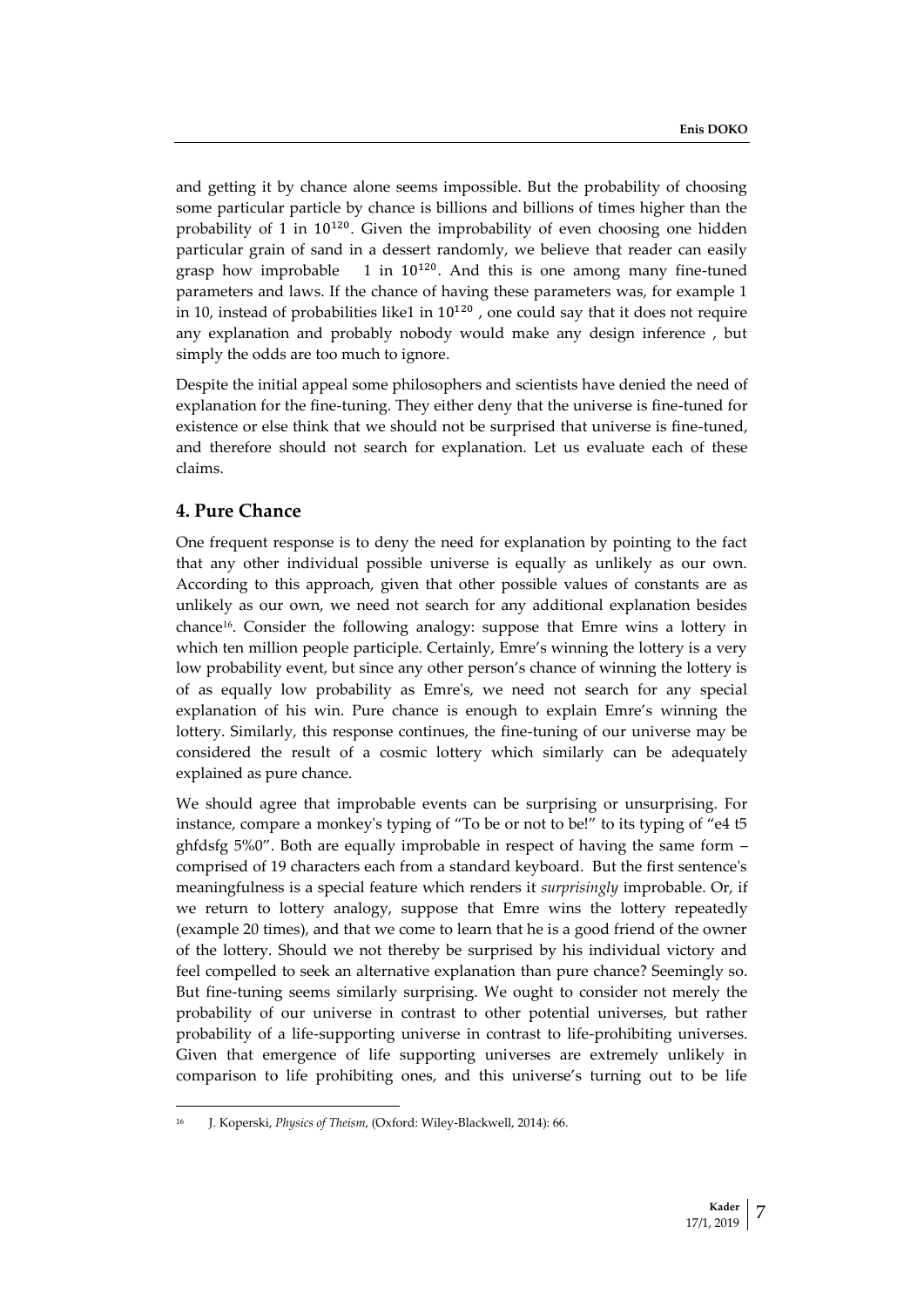supporting seems to be very unlikely. First, like Emre's winning the lottery 20 times, our case seems to be one in which we have won the "cosmic lottery" several dozen times, given that there are many independent parameters which could make life impossible. Second, a universe being hospitable to life seems a special outcome compared to inhospitable universes, as does Emre's being a friend of the owner of lottery or a monkey's typing of "To be or not to be!".Hospitable universes are special not only because they support life, but also because they alone exhibit attributes such as morality, aesthetics, consciousness etc. Thus it seems that finetuning requires an explanation beyond pure chance.

## **5. The Weak Anthropic Principle**

Another means of denying the need for an explanation of fine-tuning is to appeal to the so-called 'Weak Anthropic Principle'. According to the weak version of the Anthropic Principle, if the physical laws and constants were not fine-tuned for life, we would not have been here to discover it. Therefore we should be unsurprised by the universe's being fine-tuned for life, for we could not observe any universe other than that which was hospitable to our existence. This is precisely what we should expect; therefore, no explanation of fine-tuning is required. <sup>17</sup>

This objection is now rarely defended, because it seems to be fallacious. Compare saying that a person jumping from the fiftieth floor and surviving the crush should not be surprised, for if he had not survived he would not have been here to question his survival<sup>18</sup>. This is absurd: surviving the jump from fiftieth floor is a rare event which would definitely require an explanation. That a survivor could not question his survival had he not survived does not eliminate the need for explanation. Similarly, what is surprising about our universe is not merely that it is observable by us, but rather the occurrence of a very low probability outcome that we do observe.

## **6. Other Forms of Life are Possible**

One common objection to the fine-tuning argument is that it makes an anthropocentric assumption that only familiar life forms are possible. According to this line of objection, however, there may be possible exotic life forms in universes which we assume are inhospitable to life (Stenger, 2004: 177- 178).

This objection is based on a misunderstanding of the argument. The argument does not make this assumption. As we discussed above, the basic assumption of fine-tuning is the claim that life can emerge only in the universes where physical conditions permit beings which can reproduce, store and use energy. These are

 $\overline{a}$ 

<sup>17</sup> Barrow and Tipler, *The Antropic Cosmological Principle,* 1-2.

<sup>18</sup> A similar analogy familiar from the literature is Leslie's Firing Squad analogy: J. Leslie, "How to draw conclusions from a fine-tuned cosmos", *Physics, Philosophy and Theology: A Common Quest For Understanding*, ed. R. J. Russell, W. R. Stoeger and G. V. Coyne, (Vatican City State: Vatican Observatory Press, 1988): 297-312.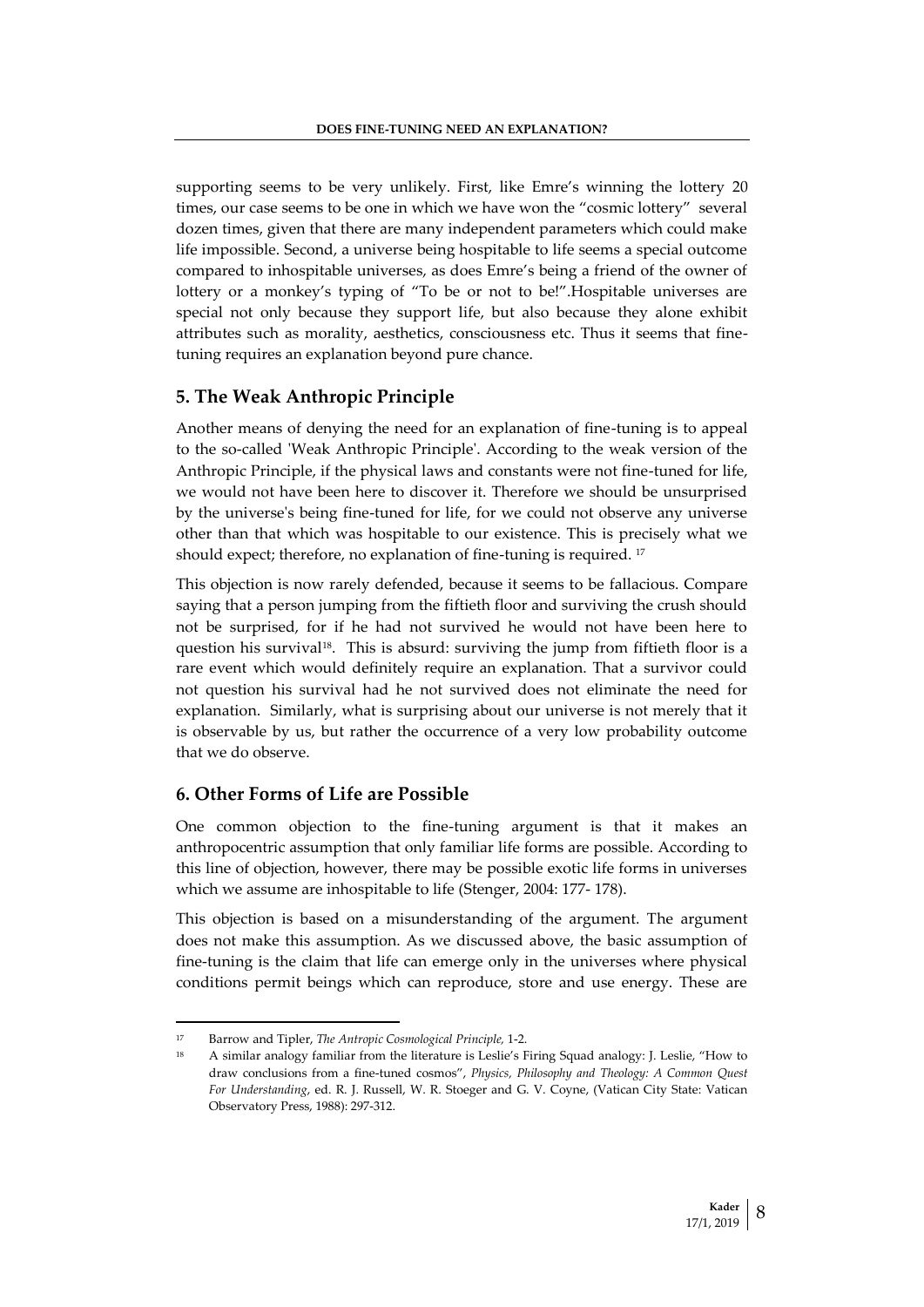very minimal requirements for lifeforms. And these features can be realised only in universes where there are chemical elements for forming some sorts of molecules and stable energy sources. Thus the only assumption made by the defender of the fine-tuning argument is that life can only emerge in universes exhibiting stable energy sources. If the objector believes even these minimal conditions too stringent, he at least seems under some burden to expound upon the possible nature of such exotica.

# **7. The Monkey God Objection**

Victor Stenger has objected to the fine-tuning argument on the basis of his 'MonkeyGod' computer program.<sup>19</sup> MonkeyGod is a program which chooses random values for the masses of electrons and protons, as well as the strengths of the electromagnetic force and the strong nuclear force from a given probability density function. He uses 8 different life-permitting criteria:

- 1. The radius of the electron orbit should be at least 1000 times the radius of a nucleus.
- 2. The energy of an electron in atom should be less than one thousandth of its nuclear binding energy.
- 3. The fine structure constant should be smaller than 11.8 times the strong force coupling constant, ensuring a stable nuclei.
- 4. Stars should have longer lives than 10 billion years.
- 5. The maximum mass of stars should be at least 10 times greater than the maximum mass of planets.
- 6. The minimum mass of a planet must be at least 10 times smaller than maximum mass of a planet.
- 7. The length of a planetary day should at least 10 hours.
- 8. The length of a year should be greater than 100 days.

 $\overline{\phantom{a}}$ 

He deems the satisfaction of the criteria as necessary conditions for hospitability to life. Stenger claims that his program demonstrates that the emergence of lifepermitting universe is not unexpected.

However, Stenger's Monkey God is far from establishing that the universe is not fine-tuned for life. First, his model does not consider the fine-tuning of the laws of nature and the initial conditions of the universe. At most his code can show that the four parameters he uses (mass of electrons, mass of protons, and strength of electromagnetic and strong nuclear forces) are not fine-tuned. But even in this regard he fails. The criteria 7 and 8 are irrelevant: the length of a year or day is an unimportant factor effecting life in general. Criteria 5 is also insufficient: the maximum mass of the star should be greater than the minimum mass of the star.

<sup>19</sup> V. Stenger, *The Fallacy of Fine-Tuning: Why the Universe is Not Designed for Us*, (Amherst N.Y: Prometheus Books, 2011): 233-244.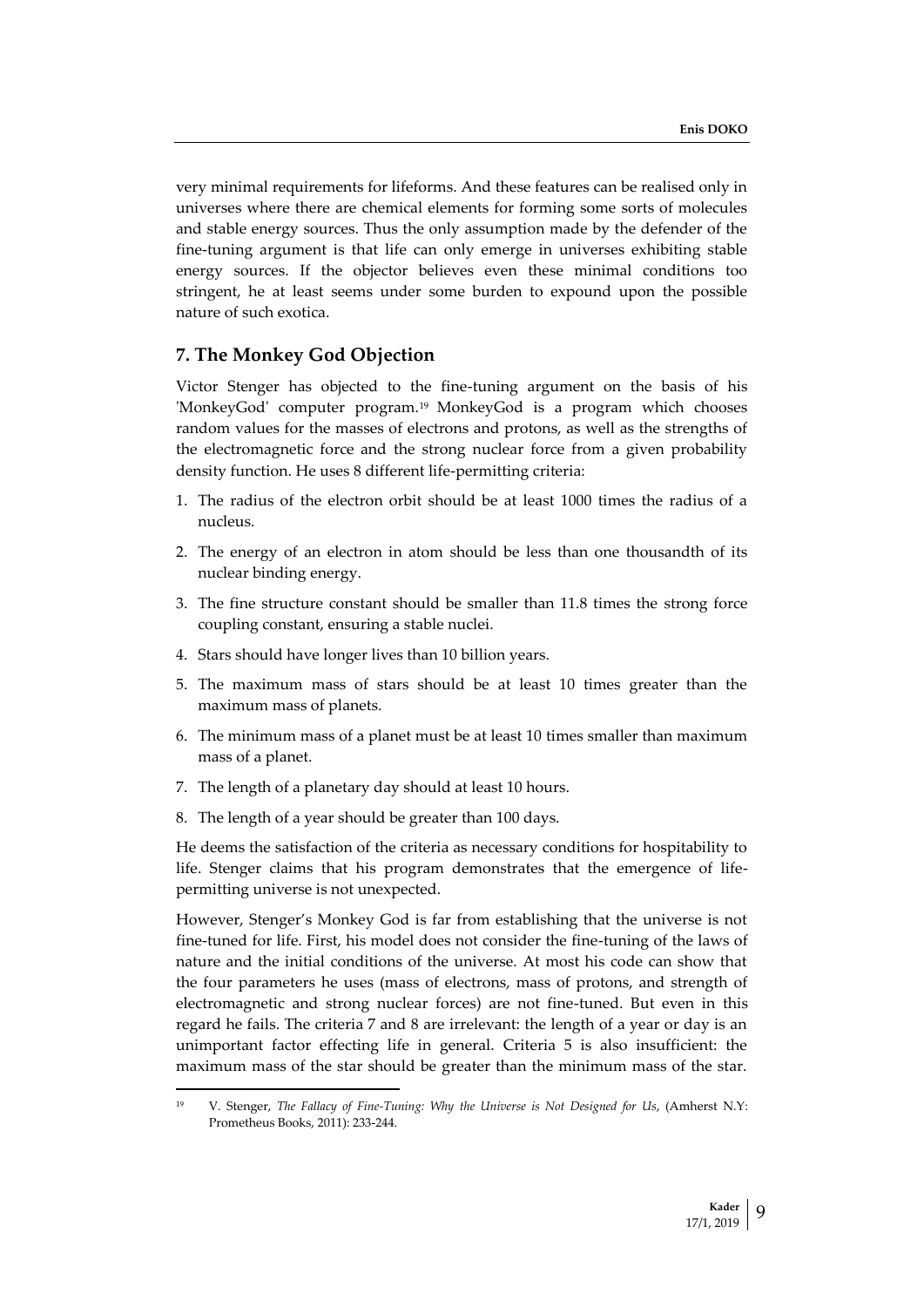And Criteria 2, 3 and 5 are wrong - and of course many crucial criteria are missing<sup>20</sup> .

This is enough to render his analysis incorrect, but even his probability density function is biased. He uses a logarithmic prior, overestimating the low values of constants where life is possible. Moreover, he centres his range around our universe, essentially making his model biased towards life permitting universes. Lastly his choice of cut-offs for the parameters seems to be arbitrary and not sufficiently high given that there is no limit to their possible values. Given this it seems clear that Strenger's simple model is defective, biased and unthreatening to the fine-tuning argument.

## **8. The Changing Single Variable Objection**

One further objection, again due to Victor Stenger, is that the hypothesis of finetuning is based upon an analysis involving variation of one variable whilst keeping others constant:

…the examples of fine-tuning given in the theist literature . . . vary one parameter while holding all the rest constant. This is both dubious and scientifically shoddy. As we shall see in several specific cases, changing one or more other parameters can often compensate for the one that is changed.<sup>21</sup>

This objection is doubly wrong. First, even were Stenger's claim that fine-tuning calculations are based upon varying single parameters correct, it would not follow that the fine-tuning hypothesis is misguided. Considering multiple parameters may and most probably will lead to bigger parameter spaces of life-prohibiting universes. Moreover, Strenger's claim that only a single variable is varied, whilst others are held constant is clearly wrong. Most of the fine-tuning papers vary more than one variable. For example Tegmark, Aguirre, Rees and Wilczek's paper considers a 7-parameter phase space.<sup>22 23</sup>

## **9. Normalisability objection**

Lydia McGrew, Timothy McGrew, and Eric Vestrup claim that the probabilities given in the argument for fine-tuning are formally incoherent because they are not normalisable.<sup>24</sup> In order to understand this objection, let us start with a basic example. Think of a fair dice for which, given the Principle of Indifference, the probability of rolling any number is 1/6. Adding the outcomes probabilities gives 1. If all the outcome's probabilities sum to 1, we say that they are 'normalised'. Normalisability is a necessary condition of any coherent Kolmogorovian

<sup>20</sup> L. Barnes, "Fine-tuning of the universe for life".

<sup>21</sup> V. Stenger, *The Fallacy of Fine-Tuning: Why the Universe is Not Designed for Us*, 70.

<sup>&</sup>lt;sup>22</sup> M. Tegmark, "Dimensionless constants, cosmology, and other dark matters".

<sup>23</sup> For a more detailed and complete critique of Strenger's work the reader may consult: L. Barnes, "Fine-tuning of the universe for life".

<sup>24</sup> T. McGrew, L. McGrew, and E. Vestrup, "Probabilities and the fine-tuning argument: a sceptical view", *Mind,* 110, (2001): 1027–1038.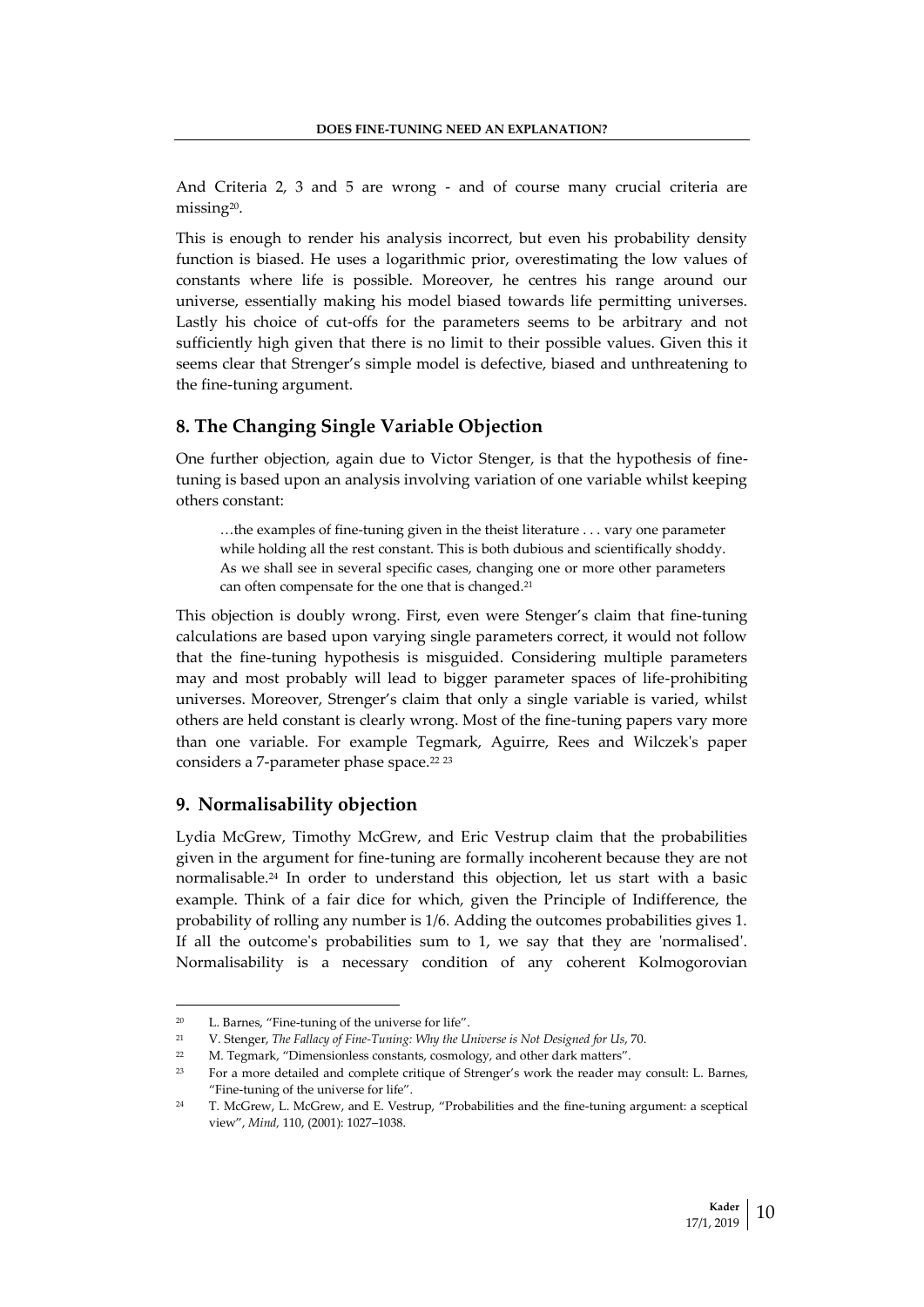probabilistic judgment. In general for any system, with  $n$  equally likely outcomes, the normalized probabilities are given by  $1/n$ . Whilst any probability with a finite range of variables can be easy normalized, infinite sample spaces  $(n \rightarrow \infty)$  prove more problematic:

Probabilities make sense only if the sum of the logically possible disjoint alternatives adds up to one—if there is, to put the point more colloquially, some sense that attaches to the idea that the various possibilities can be put together to make up one hundred percent of the probability space. But if we carve an infinite space up into equal finite-sized regions, we have infinitely many of them; and if we try to assign them each some fixed positive probability, however small, the sum of these is infinite.<sup>25</sup>

According to the objection, the fundamental constants used in fine-tuning argument - such as strength of gravitational force or the dimensionality of universe - seems to be unbounded: that is, they can take any value starting from zero up to infinity. Given the Principle of Indifference (that all the possible outcomes are equally likely), the normalizability condition seems to be impossible to satisfy. If we assign any finite number (no matter how small) as the probability to the possible outcomes of these constants, we result in infinite total probabilities. On the other hand if we assign zero probability to all the possible outcomes, we end up having total probabilities of zero. Thus - the objection claims - since they are not normalizable, the fine-tuning argument's main claim that life-permitting universes are extremely unlikely is meaningless.

There are two possible replies to this objection. First, the defender of the finetuning argument may reject the Principle of Indifference. In most of the real calculations of the possible ranges of the constants of nature an appropriate cut off is chosen, such that the values above this cutoff are assigned zero probability. Lydia McGrew, Timothy McGrew, and Eric Vestrup assume that only nonarbitrary comparison for a physical constant is to take all their logically possible values. But there may be other non-arbitrary ways to compare them. One may give some physical arguments for restricting them to some finite range. Or one may choose a cut-off value, based upon the observation that the higher outcomes produce the same result. For example, if the strength of the electromagnetic force is greater than the strong nuclear force, then atoms with higher atomic numbers than hydrogen cannot be formed, because protons cannot be held at the nucleus. Hence physicists may choose to restrict the strength of the electromagnetic force with that of the strong nuclear force, and to calculate the fine-tuning of the strength accordingly. Or if the strength of the gravity is stronger than a certain value, the universe will collapse after the big bang prior to the formation of galaxies. One may thus want to restrict the strength of the gravity below the smallest value for which a universe collapses before galaxies are formed.

<sup>&</sup>lt;sup>25</sup> T. McGrew et al, "Probabilities and the fine-tuning argument: a sceptical view", 1030.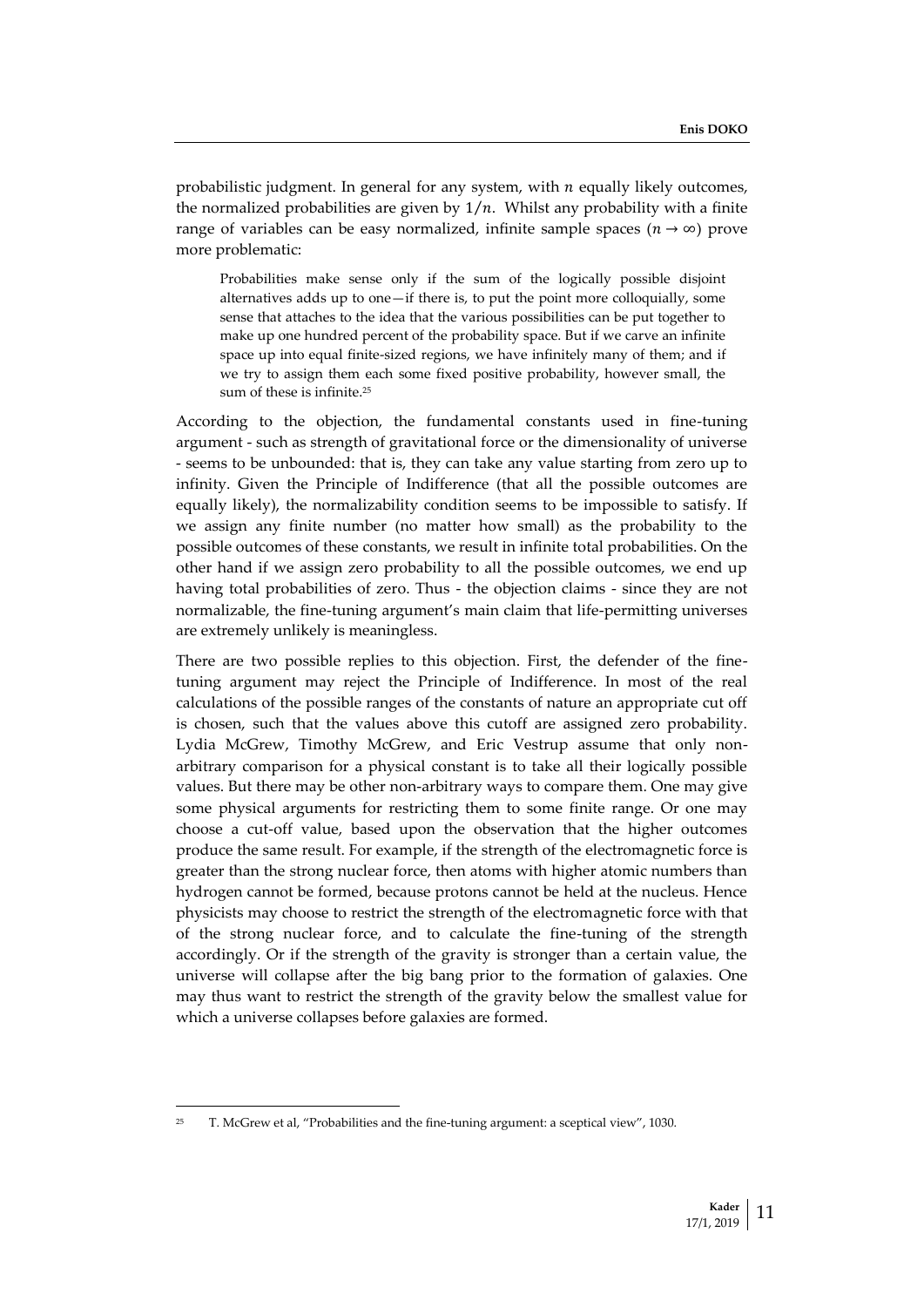Secondly, although McGrews and Vestrup do not openly state as such, they also assume the principle of countable additivity.<sup>26</sup> The principle of countable additivity states that for any countable probability outcomes, the probability of any disjunction of these outcomes is equal to the sum of the corresponding probabilities of these alternatives. Whilst principle of countable additivity clearly applies to systems with finite outcomes, it is not clear whether it is also applicable to infinite probability spaces. Hence a defender of the fine-tuning may reject Principle of countable additivity instead of the principle of indifference. If the principle of countable additivity is not valid, then we can assign zero probabilities to each of the states and claim that the total probability nevertheless equals one. For example, assume we have a single electron in spatially infinite universe, if the velocity of the electron is completely known (hence it is in plain wave state) and its position completely unknown. The probability of finding this electron in any particular point in space will be zero. But nevertheless it will definitely be somewhere in the universe. Hence the principle of countable additivity seems to fail for the electron in infinite space, and therefore we can say that it also fails for the case of the fine-tuning of physical constants. Therefore, the normalisiblity objection fails.

To conclude, the ranges of the fundamental constants can be restricted to finite sizes using non-arbitrary cut offs, hence solving the problem of the normalisability. If the objector is willing to press the objection and claim that all the cut offs are *ad hoc*, and insists upon an infinite range, the normalisability objection can alternatively be handled by rejecting the Principle of Countable additivity in cases of infinite equiprobable outcomes.

# **Conclusion**

 $\overline{\phantom{a}}$ 

Modern physics has shown that the universe is fine-tuned for life: that of all the possible ways physical laws, initial conditions and constants of physics could have been configured, only an extremely small range is capable of supporting life. Despite the initial appeal some philosophers and scientists have denied the need of explanation for the fine-tuning. They either deny that the universe is fine-tuned for existence or else think that we should not be surprised that universe is fine-tuned, and therefore should not search for explanation. In this paper we analysed six objection which follow these strategies: the claim that pure chance can account the fine-tuning, weak anthropic principle objection, the charge of anthropocentricity, the normalisation objection and Strenger's single variable and monkeygod objections. We tried to show that neither of these objections are capable of undermining the need for explanation of fine-tuning of the universe.

<sup>26</sup> A. Plantinga, *Where the conflict really lies*, (New York: Oxford University Press, 2011).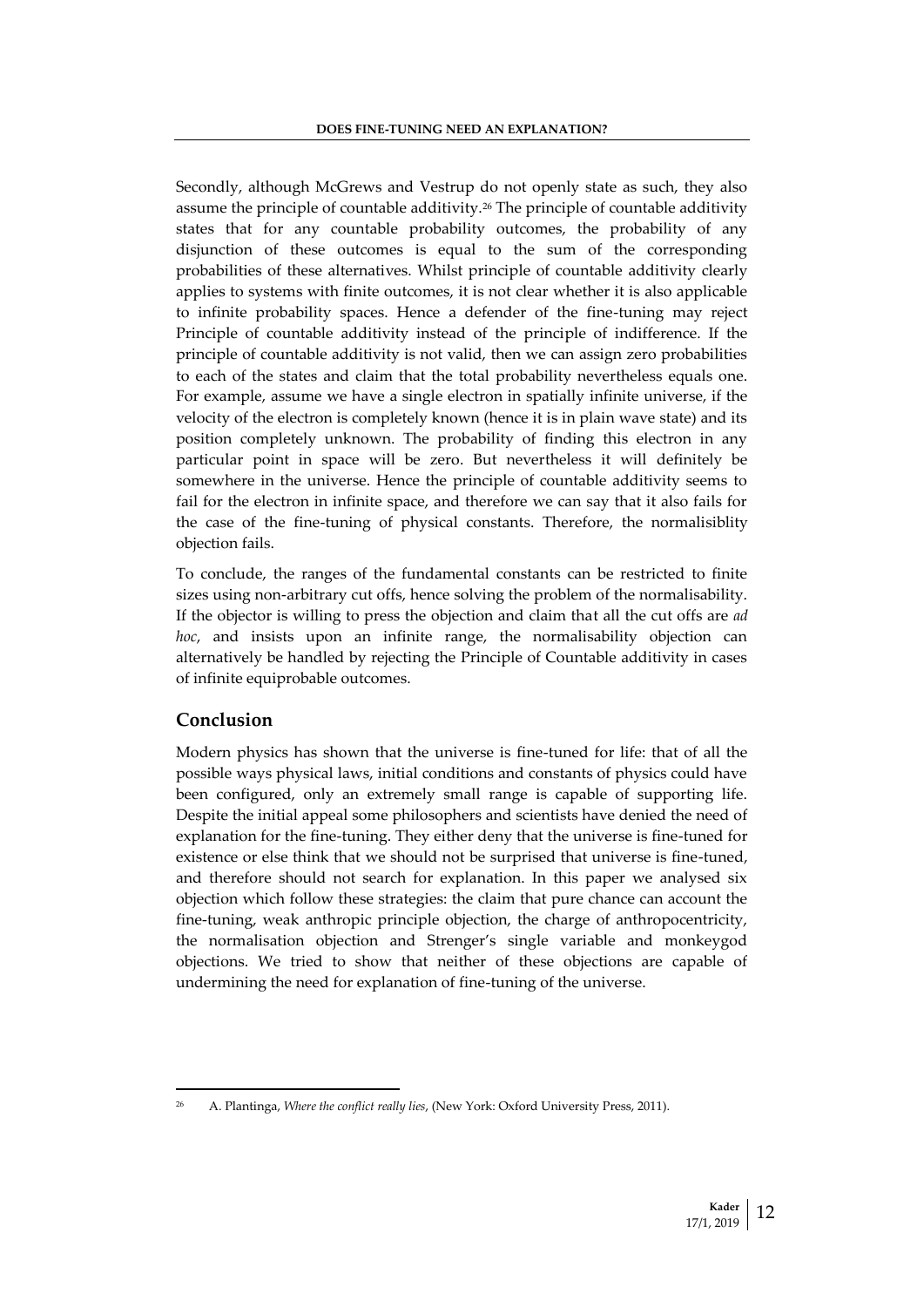## **References**

Barnes, L. "Fine-tuning of the universe for life". *Publications of the Astronomical Society of Australia,* 29/4, (2013): 529-564.

Barrow, J. D. and Tipler, F. J. *The Antropic Cosmological Principle*. Oxford: Clarendon Press, 1986.

Carr, B. and Rees, M. "The anthropic principle and the structure of the physical World". *Nature*, 278, (1979): 605-612.

Carter, B. "Confrontations of Cosmological Theories with Observational Data". *IAU Symposium*, *Vol. 63*. ed. M. S. Longair, 291-298. D. Reidel: Dordrecht, 1974.

Collins, R. "Evidence for fine tuning", *God and Design: The teleological argument and modern science*. ed. N. Manson, Abingdon: Routledge, 2003.

Collins, R. "The Teleological Argument: An Explanation of the Fine-Tuning of the Universe", *The Blackwell Companion to Natural Theology*, ed. W. L. Craig and J. P. Moreland, Chester: Wiley-Blackwell, 2009.

Davies, P. *The accidental universe*. New York: Cambridge University Press, 1982.

Davies, P. *God and The New Physics*. London: Penguin Books, 1984.

Davies, P. "The anthroic principle". *Prog. Part. Nucl. Phys.,* 10, (1989): 1 – 38.

Davies, P. *The Goldilocks Enigma*. Houghton: Mifflin Harcourt, 2007.

Dawkins, R. *The God Delusion*. New York: Mariner Books, 2008.

Dorling, J. "Dimensionality of time"*. American Journal of Physics*, 38, (1970): 539.

Ehrenfest, P. "Can atoms or planets exist in higher dimensions?". *Proceedings of the Amsterdam Academy*, 20, (1917): 200-203.

Ellis, G. "Opposing the multiverse". *Astronomy & Geophysics*, 49/2, (2008): 2.34.

Hacking, I. "The inverse gambler's fallacy: the argument from design. The anthropic principle applied to Wheeler universes". *Mind*, 96, (1987): 331-340.

Hawking S., and Mlodinow, L. *The Grand Design*. New York: Bantam Books, 2010.

Hogan, J. "Why the universe is just so". *Reviews of Modern Physics*, 72/4, (2000): 1149-1161.

Koperski, J. *Physics of Theism*. Oxford: Wiley-Blackwell, 2014.

Laudan, L. "A Confutation of Convergent Realism". *Philosophy of Science*, 48/1, (1981): 19-49.

Leslie J., "How to draw conclusions from a fine-tuned cosmos", *Physics, Philosophy and Theology: A Common Quest For Understanding*, ed. R. J. Russell, W. R. Stoeger and G. V. Coyne, 297-312, Vatican City State: Vatican Observatory Press, 1988.

Leslie, J. *Universes*. London: Routledge, 1989.